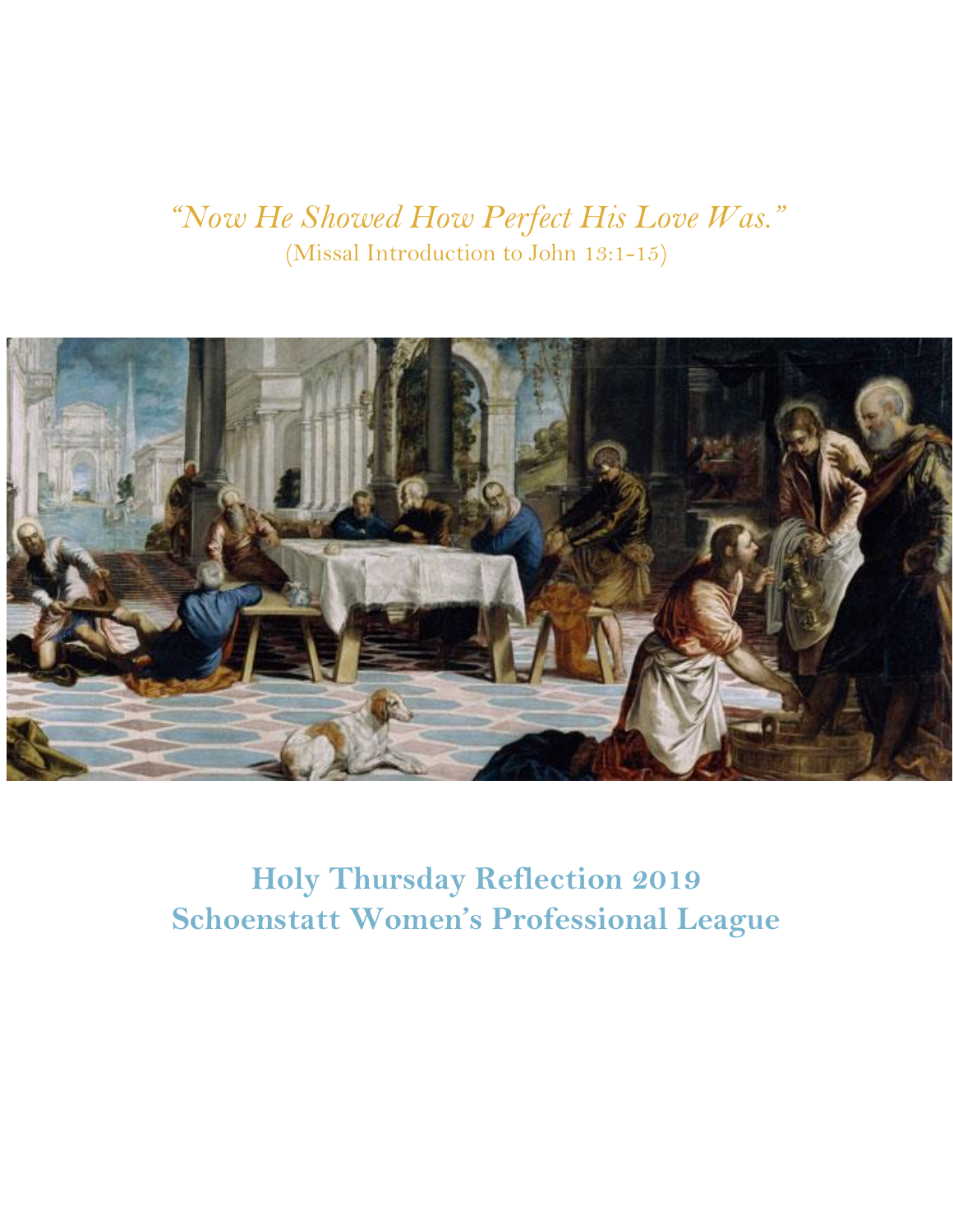Twelve men with Christ in an Upper Room. One would betray Him, one would openly deny Him three times after assuring Christ of his love only hours beforehand. The rest of the men, in his greatest hours of need, cannot be found. Only one Apostle, John, remains through Christ's entire suffering and death.

And yet in the Upper Room on Holy Thursday, we find only an outpouring of love from Jesus. He knows that His own suffering and death will be more than any mere man can bear, and that those who have followed him for years and surrounding Him now will abandon Him. And yet Christ does not hide from them, He does not banish them from His presence, nor does He chastise them. Instead he washes their feet as a servant would, on His hands and knees, washing away all the grime, dust and dirt of the day.

Christ's actions have deep meaning for the Church and for the Apostles who will guide her in the early days of the Catholic family. The washing of the Apostles' feet signifies the mercy of God in caring for the human soul. If in His human state Christ is willing to wash off the unhygienic soils of ancient roads and towns from the feet of His Apostles, taking on Himself the role of the lowest of servants to prepare the Apostles for their evening meal, what more will He do for us as Son of God? Our humanity is fickle: one moment we might strive to love and serve others even as Christ did the Apostles, and another we find ourselves inadvertently turning away from His Love, choosing instead our own desires or the easier path. But just as Jesus washed the feet of the man who would hand him over to torture and death, so too He will always immerse our souls into loving mercy of His Grace. This reminder of Christ's gentleness, love, and mercy should always stand before us as our greatest Hope in our own spiritual struggles, even as the Apostles who left Christ in His hour of need had this example to look back on, pushing them to become the greatest servants and leaders of the early Church.

## **For Reflection:**

- **In my daily life – at home, at school, or at work – do I ever find myself unwilling to help others, to forgive others, or to humble my will to the demands of the day? How can Christ's washing of the feet of the Apostles help me overcome these struggles?**
- **Everyday Sanctity often demands of us that we serve others in love, in order to bring them closer to the Love of God. At the Last Supper, Christ was not asked to wash the feet of His Apostles, but rather knew**